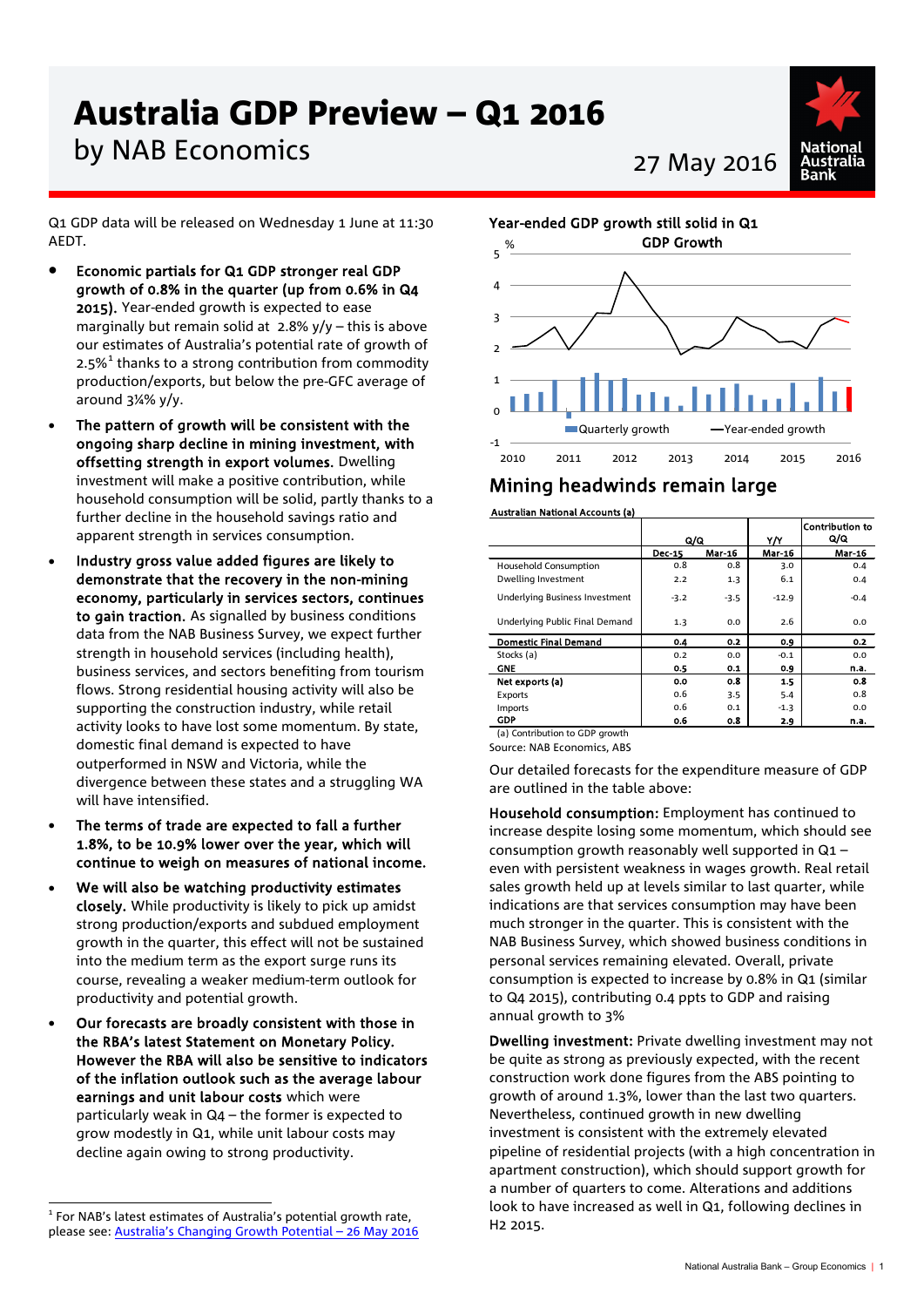Business investment: Overall, partial indicators are suggesting another weak outcome for underlying business investment in the quarter. The ongoing contraction in mining investment is the primary driver of the expected 3.5% decline in underlying investment in Q2, although the partials suggest non-mining investment was modest as well. According to Wednesday's construction work done release, engineering construction contracted 6.8% in the quarter, while private non-residential building was off 7.6%. Machinery and equipment investment experienced a much more modest decline of 0.5%, according to Thursday's capex release, although this survey does not cover all service sectors, suggesting upside risk.

Government spending: There is likely to have been some payback in government investment in Q1, following the strong result in Q4 2015 that was associated with the commissioning of HMAS Adelaide (defence acquisitions also boosted the Q2 GDP figures and a subsequent fall in Q3). Growth in government consumption (largely the public sector wage bill) is likely to have been moderately positive given evidence of strong demand for labour in the public sector and the pace of public sector wages growth in Q1.

Net exports: Trade data for Q1 showed a better than expected trade surplus, which is mostly the result of an acceleration in exports. Commodity exports have again been a major driver, especially iron ore which has recovered from weather related disruptions early in the year, and non-monetary gold. Services exports (including tourism and education exports) also looked quite strong. In contrast, import volumes are expected to be relatively flat in Q1 as subdued domestic demand growth offset support from AUD appreciation towards the end of the quarter. Overall, net exports are expected to have contributed 0.8 ppts to GDP growth in the March quarter.

#### Non-mining economy picking up, but more slowly

While we don't explicitly forecast economic output on an industry basis, partial indicators from both employment data and the NAB Business Survey provide a read on potential changes in activity across industries. Outcomes for Q1 2016 are somewhat mixed as non-mining employment was essentially flat in the quarter, having increased steadily in the 2 years prior. The Business Survey shows non-mining sectors (especially services) remaining quite strong, although improvements have also slowed.

#### Service industries still the best performers



## Implications for the RBA's cash rate

For the quarter, the RBA's May Statement on Monetary Policy (SoMP) forecasts year-ended GDP growth of around 2¾%, and would imply quarterly growth of around 0.7/0.8% which is only a fraction below our estimate.

With the strong net export contribution already known, the result is unlikely to significantly influence the RBA's read on the economy. In particular, the pattern of growth is likely to be consistent with the RBA's increasing confidence in the pace of non-mining activity.

However, given the subdued Q1 CPI figure, the RBA is likely to be also focused on the national accounts measures related to prices, including wages, unit labour costs, and the consumer price deflator – a cross-check on the weak CPI reading in Q1.

At this stage, NAB expects the RBA to remain on hold for the remainder of 2016, though we do acknowledge a further rate cut remains a possibility if inflation continues to surprise to the low side. With activity indicators positive NAB does not expect any consideration of further easing before the next CPI release (released 27 July).

# Market implications

#### Rates

Front end rates have consolidated over the last two weeks, but implied RBA pricing still points to a 64% chance of a 25bp cut by August and a 1.50% cash rate is fully priced by November. Arguably Q1 GDP figures should take a back seat for the markets near term RBA expectations, with inflation data now regarded as more important. At the time of writing, there's little indication of where consensus sits and there's still more partial figures to come. NAB's view for a 0.8% q/q, 2.8% y/y headline number could give the market some pause for thought on cuts. The buy the dip mentality doesn't look like going away any time soon. A weaker than consensus number could see the very front end of the curve take back much of the post-RBA minutes retracement.

#### **Currency**

Given that the Australian economy has been performing "reasonably", as noted by RBA Governor Steven's early this week, cash rate expectations are currently more sensitive to the inflation outlook rather than domestic data releases. With that in mind, if as we expect, we get a solid Q1 GDP number driven by an uptick in net exports while domestic growth drivers remain subdued, then any positive reaction from the currency is likely to be short lived. A softer number, on the other hand is likely to play with the grain of the current AUD downtrend.

#### For more information, please contact

Alan Oster +61 3 8634 2927 Riki Polygenis +61 3 8697 9534 James Glenn +61 2 9237 8017 Rodrigo Catril + 61 2 9293 7109 Alex Stanley +61 2 9237 8154